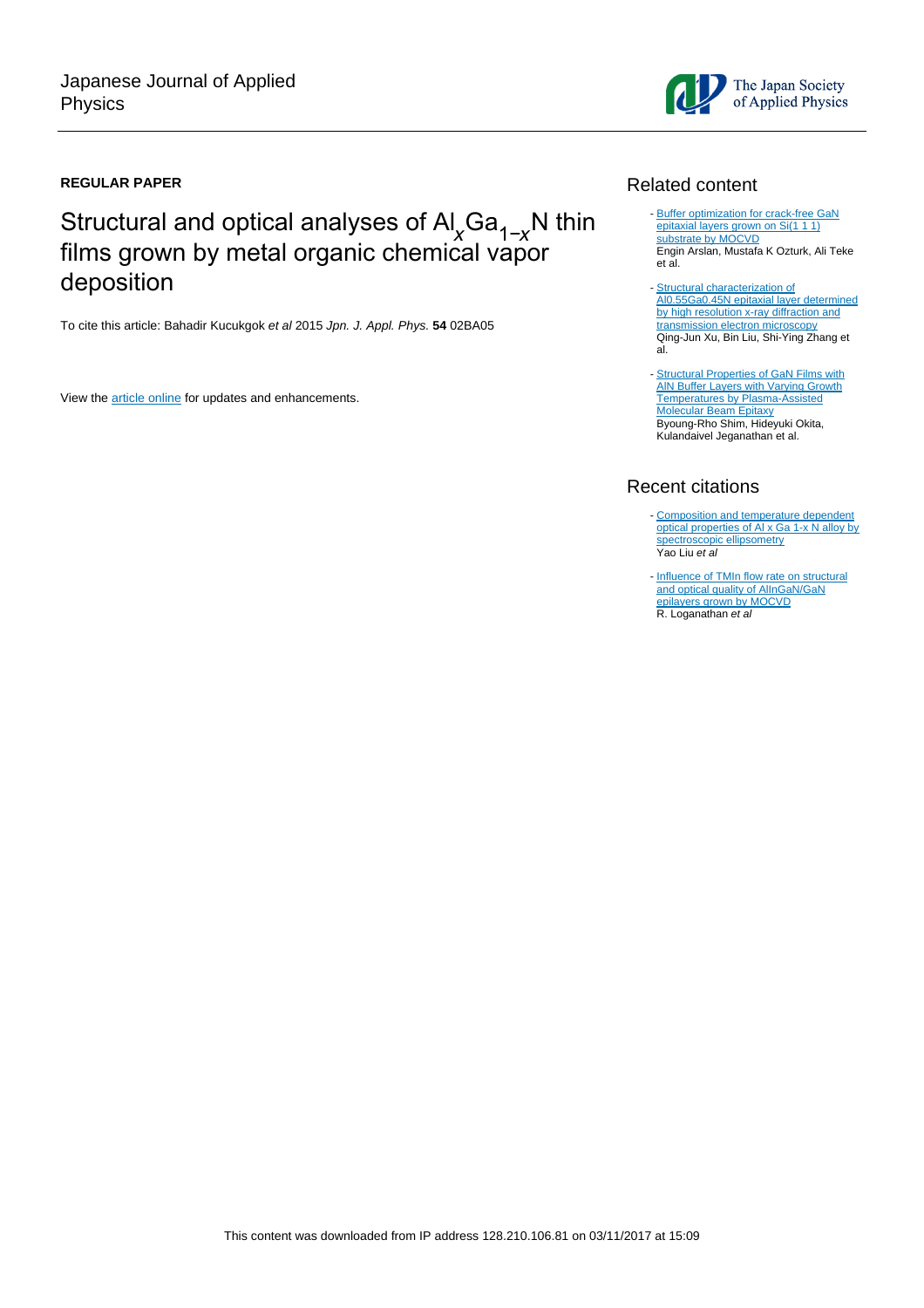## Structural and optical analyses of  $\mathsf{Al}_x\mathsf{Ga}_{1-x}\mathsf{N}$  thin films grown by metal organic chemical vapor deposition

Bahadir Kucukgok<sup>1</sup>, Na Lu<sup>2\*</sup>, Ian T. Ferguson<sup>1\*</sup>, Shu Chang Wang<sup>3</sup>, Xiong Zhang<sup>3</sup>, and Zhe Chuan Feng<sup>4</sup>

<sup>1</sup>Department of Electrical and Computer Engineering, University of North Carolina at Charlotte, Charlotte, NC 28223, U.S.A.

<sup>2</sup>Department of Engineering Technology, University of North Carolina at Charlotte, Charlotte, NC 28223, U.S.A.

<sup>3</sup>School of Electronic Science and Engineering, Southeast University, Nanjing 210096, China

4Institute of Photonics and Optoelectronics, and Department of Electrical Engineering, National Taiwan University, Taipei 106-17, Taiwan E-mail: Na.Lu@uncc.edu; ianf@uncc.edu

Received June 6, 2014; accepted November 3, 2014; published online January 22, 2015

A series of Al<sub>x</sub>Ga<sub>1-x</sub>N thin films with  $x = 0.20-0.60$  were grown by metal organic chemical vapor deposition (MOCVD) on sapphire (0001) substrate using AlN buffer layer. High resolution X-ray diffraction (HRXRD) was performed for (0002), (0004), and (0006) reflections to investigate the threading dislocation density in variation with Al composition by X-ray analysis technique; Williamson–Hall (WH) plot. A symmetric high resolution 2θ–ω scans exhibit high crystal quality for all the AlGaN samples. A room temperature deep ultraviolet (DUV) photoluminescence (PL) spectroscopy (excitation at 248 nm) has also been employed to investigate the effect of various Al compositions on crystal structure of the thin film layers. It was observed that the band edge transition peak energy blueshifts from 3.87 eV for  $x = 0.23$  to 4.55 eV for  $x = 0.47$ . In addition to the band edge transition, each spectrum also shows deep impurity transitions. © 2015 The Japan Society of Applied Physics

#### 1. Introduction

The III–V semiconductors of AlN, GaN, and InN and their ternary alloys are recognized as favorable materials for optoelectronic device applications and high-temperature electronic devices due to their tunable bandgap and superior stability at high temperatures.<sup>[1](#page-4-0)–[12](#page-5-0))</sup> For instance, deep ultraviolet (UV) light emitting diodes (LEDs) and laser diodes (LDs) as well as medical devices, water/air purification, and free-space non-line-of-sight communication. $2-4$  $2-4$ ) The growth and doping techniques for III–V semiconductors are more established and reliable as compared II–VI materials, for example, zinc  $oxide$ <sup>[13,14\)](#page-5-0)</sup> Due to its wide applications, achieving high film quality becomes crucial to the success of all III–V devices. In general, the substrate choice for such semiconductors is mostly sapphire with the hexagonal wurtzite structure. However, these III–V semiconductors thin films typically have high density of structural defects, unlike GaAs or  $InP^{12}$  $InP^{12}$  $InP^{12}$  such as high defect densities, mosaicity, tilted and twisted small crystallites owing to the large lattice mismatch  $(\sim 16\%)$  and the variance in thermal expansion coefficients between substrate and films resulting in large dislocation content up to  $10^{10}$  cm<sup>-2</sup> likewise residual deteri-oration.<sup>[1,2](#page-4-0))</sup> To address these issues, a low-temperature AlN or GaN buffer layer has been used but the films still have threading dislocations  $\sim 10^{8} - 10^{10}$  $\sim 10^{8} - 10^{10}$  $\sim 10^{8} - 10^{10}$  cm<sup>-2</sup>.<sup>1-[3](#page-4-0))</sup> In addition, inefficient cracking of precursor gas, such as ammonia (NH<sub>3</sub>), in metal organic chemical vapor deposition (MOCVD) growth process often lead to high dislocation density.<sup>[4](#page-5-0))</sup> These high density defects are detrimental for device applications, for instance, in LEDs the light extraction efficiency significantly decreases due to structural defects. Therefore, it is vital to conduct structural and optical analyses to understand the underlying mechanism of defect structures and improve crystal quality of III–V materials to obtain efficient devices. The defect densities in hexagonal GaNbased materials are usually determined using transmission electron microscopy (TEM); however this method is destructive and sample preparation procedures take a long time. $4\frac{4-7}{7}$  $4\frac{4-7}{7}$  $4\frac{4-7}{7}$  $4\frac{4-7}{7}$  In contrast, high-resolution X-ray diffraction (HRXRD) is non-destructive and rapid characterization method for the quality of semiconductor thin films and devices.<sup>[1](#page-4-0)–[8](#page-5-0))</sup> Symmetric X-ray rocking curves ( $\omega$ -scans) have been broadly performed to study mosaic and thus dislocations in thin films.  $5-7$  $5-7$ )

For the purpose of this study, three MOCVD grown epitaxial hexagonal AlGaN films on sapphire (0001) substrate using AlN buffer layer were examined to understand various Al compositions in the films and their structural and optical properties, including columnar structures, heterogeneous strain, correlation lengths normal and parallel to the substrate surface, tilt and twist, and dislocation densities from HRXRD measurements using X-ray analysis technique; Williamson– Hall (WH) plot. A room temperature deep ultraviolet (DUV) photoluminescence (PL) spectroscopy (excitation at 248 nm) has also been employed to investigate the effect of various Al compositions on crystal structure and bandgap energy of the thin film layers. The results provide insight on  $Al_xGa_{1-x}N$ thin films deterioration factors and mechanisms to improve growth conditions for better crystal structures.

#### 2. Experimental methods

The Al<sub>x</sub>Ga<sub>1-x</sub>N (0.23  $\leq$  x  $\leq$  0.60) epi layers were grown on c-plane sapphire substrates in a low pressure (40 Torr) MOCVD system. Trimethylaluminum (TMA), trimethylgallium (TMG), and  $NH<sub>3</sub>$  were used as the precursors for Al, Ga, and N, respectively. Prior to the growth, the sapphire substrates were heated to 1100 °C in  $H_2$  ambient to remove surface contamination. A 20-nm-thick low-temperature (LT) grown AlN nucleation layer with a V/III ratio of 3000 was firstly deposited on the sapphire substrate at 600 °C. The temperature was then raised to 1040 °C to grow a hightemperature (HT) AlN interlayer. Finally a 600-nm-thick  $\text{Al}_x\text{Ga}_{1-x}\text{N}$  epi-layer was grown on HT-AlN interlayer at a growth temperature of 1140 °C. HRXRD measurements were performed using a Philips X'Pert MRD triple-axis diffractometer equipped with a four crystals Ge(220) monochromator in the incident beam optics and a Cu sealed anode. Instrument broadening was neglected in this study. In particular, angular scans ( $\omega$  scans) (0002), (0004), (0006) and radial scans  $(2\theta-\omega \text{ scans})$  (0002), (0004), (0006) in symmetric reflections were performed.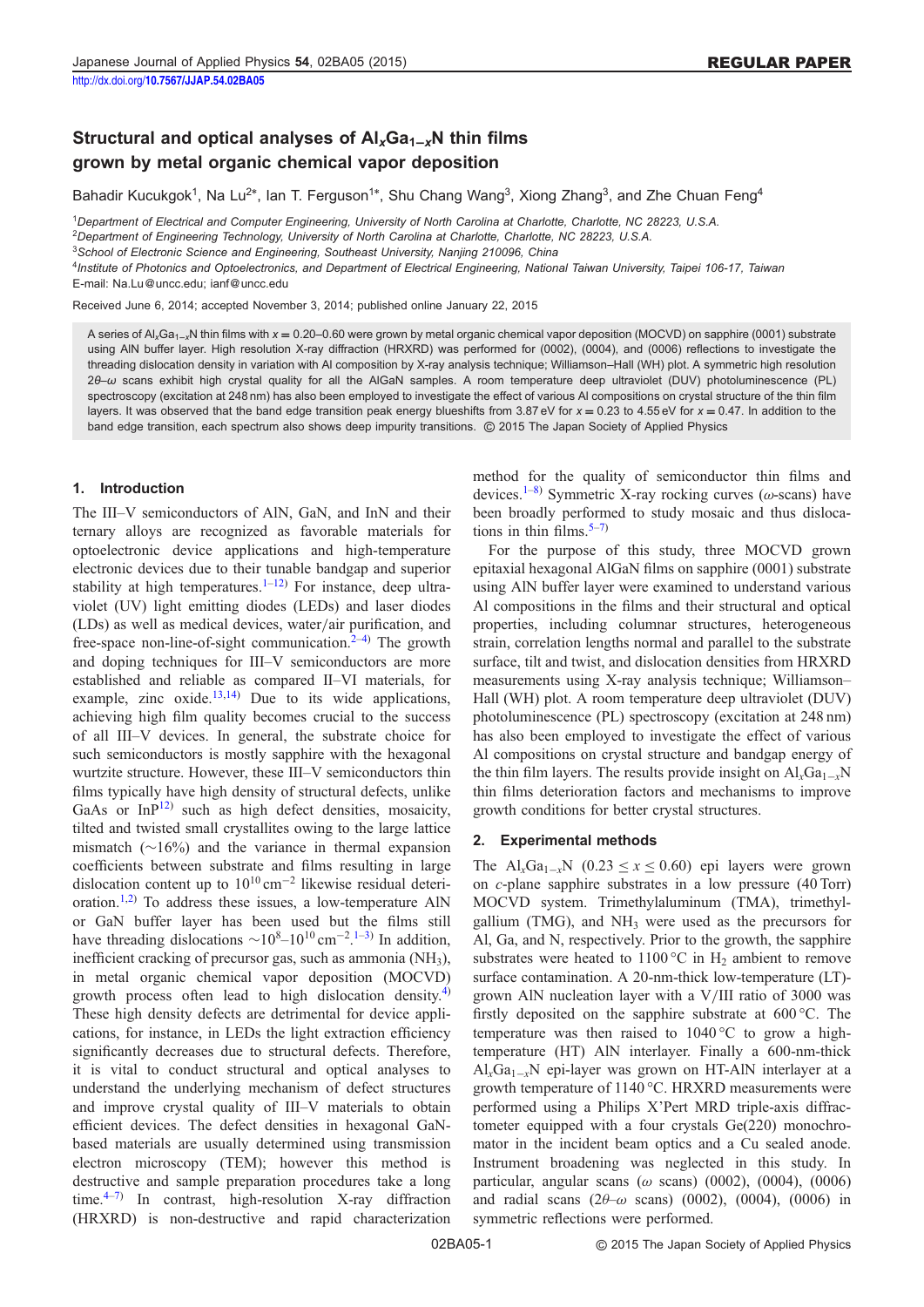<span id="page-2-0"></span>

Fig. 1. (Color online) High resolution  $2\theta-\omega$  scans for a set of Al-content (0.20–0.60)  $Al_xGa_{1-x}N$  thin films with ranging from 30 to 130°.

The mosaic structure of the thin layers is evaluated by the size and the angular distribution of the mosaic blocks<sup>[7](#page-5-0))</sup> by using WH plots. Four parameters; lateral coherence length  $(L_{\parallel})$ , vertical coherence length  $(L_{\perp})$ , twist  $(\alpha_{\text{twist}})$ , and tilt  $(\alpha_{\text{tilt}})$  have been used to characterize the mosaicity. The tilt and twist angles provide information about the angular distribution of the crystallographic direction of the mosaic blocks perpendicular and vertical to the substrate plane, and the lateral and vertical coherence lengths are attributed to the mosaic block size. By using WH technique, the broadening of the rocking curve ( $\omega$  scans) scans are influenced only by the tilt and the coherence length parallel to the reflection substrate. Likewise, in the triple-axis  $2\theta-\omega$  scans the coherence length normal to the substrate surface and the heterogeneous strain  $(\varepsilon_{\perp})$  along the c-axis result in the profile broadening.<sup>[7,8,12](#page-5-0))</sup> By performing WH plot analyze, we can evaluate the vertical coherence length, and heterogeneous strain along the c-axis. Moreover, DUV PL spectroscopy was conducted at room temperature. The excitation source was 248 nm, NeCu continuous wave laser.

#### 3. Results and discussion

#### 3.1 Results

A symmetric high resolution  $2\theta-\omega$  scans exhibit high crystal quality for all the  $Al_xGa_{1-x}N$  samples is shown in Fig. 1. The intensity of  $2\theta-\omega$  scan of (0002) is less sensitive for the variation in unit cell parameters, which is induced by composition and strain differences.<sup>[9\)](#page-5-0)</sup> The composition of  $Al_xGa_{1-x}N$  layers were conducted from  $2\theta-\omega$  scans of the (0002) reflection based on a relationship between the lattice parameter and the chemical composition, assuming the validity of Vegard's law.<sup>[15](#page-5-0))</sup> In order to investigate the effects of different Al compositions (0.23, 0.47, and 0.60) on the structural properties of AlGaN layers, WH plots have been used to extract values for  $L_{\parallel}$ ,  $\alpha_{\text{tilt}}$ ,  $N_{\text{screw}}, L_{\perp}$ , and  $\varepsilon_{\perp}$ . Figure 2(a) shows the WH plots used to obtain the  $L_{\parallel}$  and  $\alpha_{\text{tilt}}$ which are the dominant parameters in calculating screw dislocation density. The Burgers vector of c-axis for AlGaN thin films are determined as  $|b_c| = 5.185 \text{ Å}$  for calculating screw dislocation density. Figure 2(b) is used to determine the physical sizes of the columnar structure,  $L_{\perp}$  and strain



**Fig. 2.** (Color online) Williamson–Hall plots for  $AI_xGa_{1-x}N$  thin films. (a) The y-intersect  $(Y_0)$  of the fitted line is used to calculate the lateral coherence length using  $L_{\parallel} = 0.9/2Y_0$  where  $\beta_{\omega}$ ,  $\theta$ , and  $\lambda$  are the integral width of the measured profile, Bragg reflection angle, X-ray wavelength (0.15406 nm), respectively. The slope of the fitted line is the tilt angle and is used to evaluate the screw dislocation with the Burgers vector  $|b_c|N_{\text{screen}} =$  $\alpha_{\text{tilt}}^2/4.35|b_c|^2$  (b) the line slope provides the information of the heterogeneous strain along the c-axis as  $\beta_{2\theta-\omega}(\cos\theta)/\lambda$  is plotted against  $(\sin \theta)/\lambda$  for each reflection, and fitted linearly, with using y intersection value.

component,  $\varepsilon_{\perp}$ . One can see the influence of Al compositions on screw dislocation density, tilt angle, c lattice constant and heterogonous strain parallel to c lattice in Figs.  $3(a)$  and  $3(b)$ . The lattice constant  $c$  was obtained by HRXRD measurements with using the lattice spacing  $d_{002}$  obtained via Eqs. (1) and  $(2)$ :<sup>[10\)](#page-5-0)</sup>

$$
2d_{002}\sin(\theta_{002}) = \lambda,\tag{1}
$$

$$
\frac{1}{d_{hkl}^2} = \frac{4(h^2 + hk + k^2)}{3a^2} + \frac{l^2}{c^2}.
$$
 (2)

Table I depicts the summary of the mosaic structure factors of AlGaN samples measured from HRXRD. Moreover, Fig. [4](#page-3-0) exhibits the room temperature PL spectrum of  $Al_xGa_{1-x}N$  samples and one can observe that the band edge transition peak energy blueshifts from 3.87 eV for  $x = 0.23$  to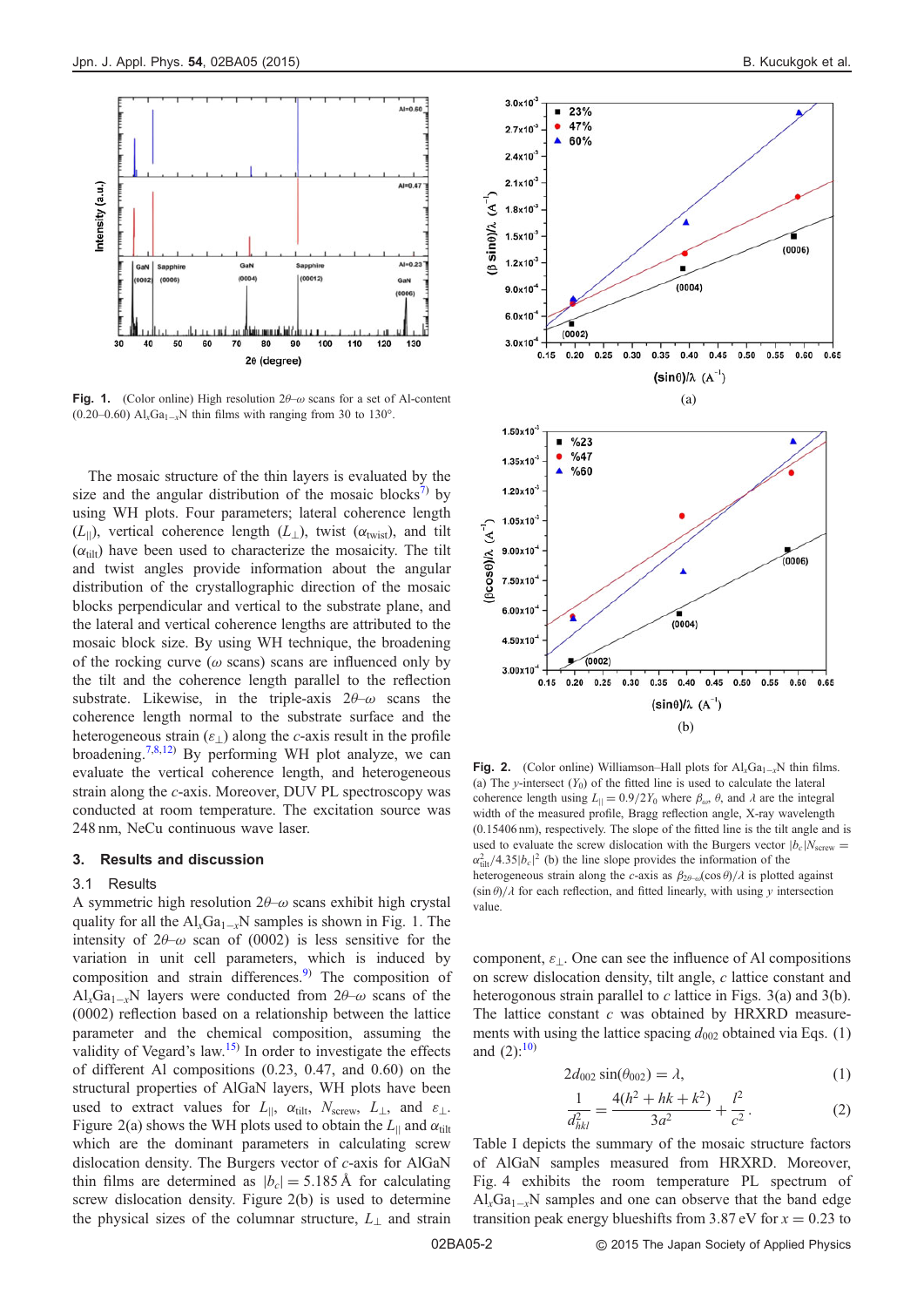<span id="page-3-0"></span>

Fig. 3. (Color online) Variations of (a) dislocation density and tilt angle and (b) lattice constant  $c$  and heterogonous strain with respect to Al compositions, respectively. The straight lines are guided to the eye.

**Table 1.** Analysis summary of HRXRD measurements of  $AI_xGa_{1-x}N$  thin films.

|                                                                | Al <sub>0.23</sub> Ga <sub>0.77</sub> N | $Al_{0.47}Ga_{0.53}N$ $Al_{0.60}Ga_{0.40}N$ |                      |
|----------------------------------------------------------------|-----------------------------------------|---------------------------------------------|----------------------|
| Lateral coherence length $L_{\parallel}$<br>$(\mu m)$          | 0.74                                    | 0.36                                        | NA.                  |
| Vertical coherence length $L_{\perp}$<br>$(\mu m)$             | 0.79                                    | 0.17                                        | 1.02                 |
| Tilt angle $\alpha_{\text{tilt}}$ (arcsec)                     | 526                                     | 633                                         | 1206                 |
| Screw dislocation $Nserve$<br>$\rm (cm^{-2})$                  | $0.55 \times 10^{9}$                    | $0.80 \times 10^{9}$                        | $2.92 \times 10^{9}$ |
| Heterogonous strain<br>parallel to c lattice $(\varepsilon_1)$ | $3.6 \times 10^{-4}$                    | $4.6 \times 10^{-4}$                        | $5.6 \times 10^{-4}$ |
|                                                                |                                         |                                             |                      |

4.55 eV for  $x = 0.47$ . In addition to the band edge transition, each spectrum also shows deep impurity transitions. We have also investigated the effective band gap position as well as its full width half maximum (FWHM) value and the energy position of the impurity transition seen in Fig. 4 with respect to Al composition in Figs. 5(a) and 5(b).



Fig. 4. (Color online) PL spectrum under DUV 248 nm excitation of  $Al_xGa_{1-x}N$  thin films with Al-content (0.20 and 0.47).



Fig. 5. (Color online) Variation of (a) FWHM and energy bandgap and (b) PL spectra peak position  $(E_{\text{imp}})$  of deep impurity transition with respect to Al compositions. The straight lines are guided to the eye.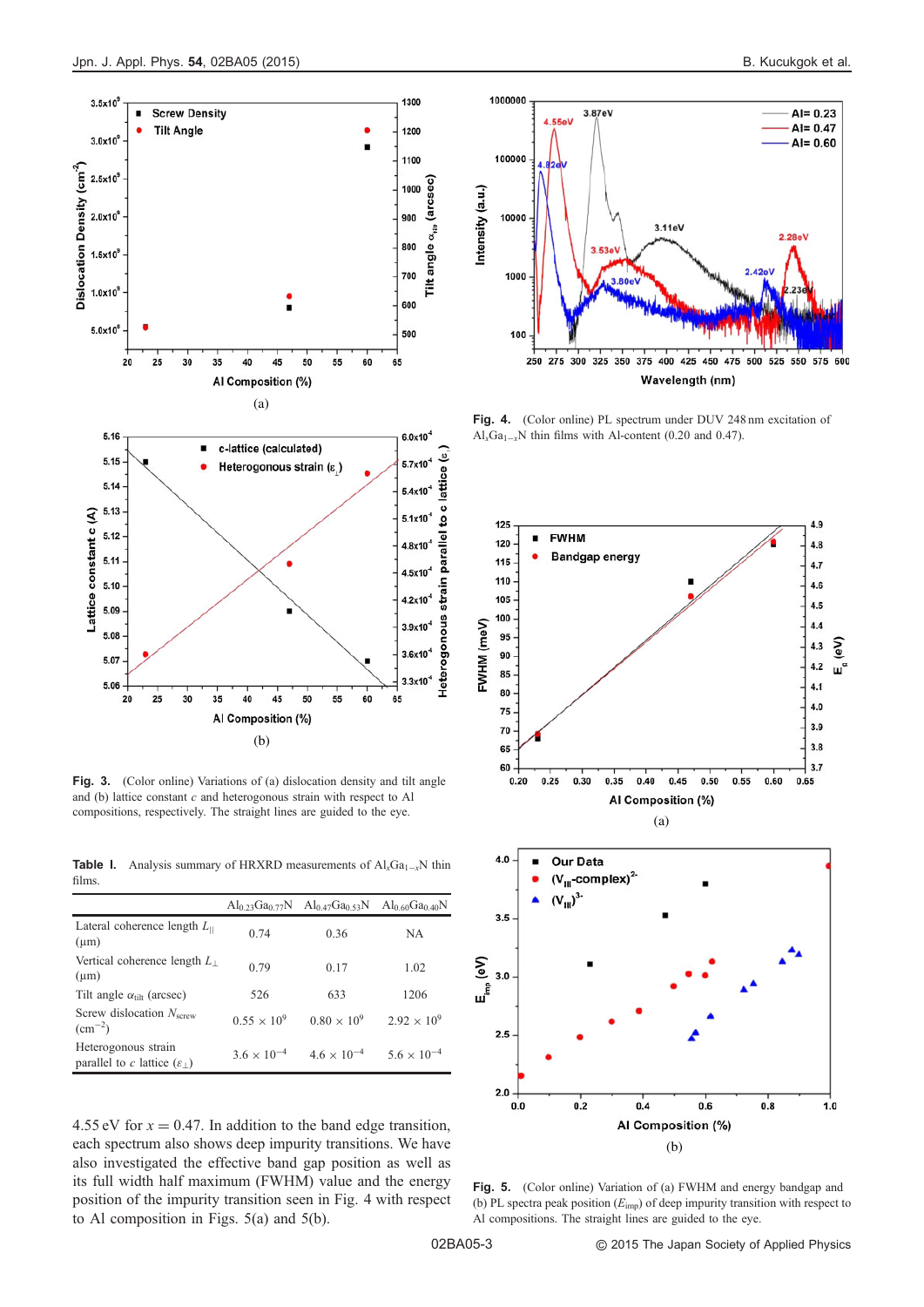#### <span id="page-4-0"></span>3.2 Discussion

From Fig. [2\(](#page-2-0)a), we estimate the tilts for three AlGaN samples to be, respectively, 526, 622, and 1206 arcsec. This can be interpreted to a screw dislocation density of  $0.55 \times 10^9$ ,  $0.80 \times 10^9$ , and  $2.92 \times 10^9$  cm<sup>-2</sup>, respectively. The corresponding lateral coherence lengths for these samples are estimated to be 0.74 and 0.36  $\mu$ m for Al<sub>0.23</sub>Ga<sub>0.77</sub>N and  $Al<sub>0.47</sub>Ga<sub>0.53</sub>N$  samples, respectively. These results show that the AlGaN layer grown on AlN buffer layer improves the mosaicity compared to AlGaN layer grown on sapphire without the buffer layer. Although, high temperature grown AlGaN layer has improved quality, it naturally replicates with the considerable mosaic structure of the LT-grown AlN buffer.<sup>[11](#page-5-0))</sup> The vertical coherence lengths and heterogonous strain parallel to  $c$  lattice are evaluated in Fig. [2](#page-2-0)(b). The corresponding lateral coherence lengths for these samples are estimated to be 0.79, 0.17, and 1.02 µm respectively. In addition, the heterogeneous strains in the three samples are found  $3.6 \times 10^{-4}$ ,  $4.6 \times 10^{-4}$ , and  $5.6 \times 10^{-4}$ , respectively. The reason of the heterogeneous strain could be the misfit dislocations with  $b_E = 1/3\langle 1120 \rangle$  existent in the film– sapphire interface region.<sup>[11](#page-5-0),[12\)](#page-5-0)</sup> Figure [3](#page-3-0)(a) indicates that the screw dislocation density and tilt angle increase with Al composition and shows similar trend. This is because both these physical parameters are directly proportional with each other through screw dislocation formula shown in Fig. [2\(](#page-2-0)a) caption. Furthermore, this behavior could also be explained by the unit cell parameters' origin of the GaN and  $AlN$ .<sup>7)</sup> AlN has lattice parameters  $(a = 3.112 \text{ Å}, c = 4.981 \text{ Å})$  smaller than that of GaN  $(a = 3.189 \text{ Å}, c = 5.185 \text{ Å})^{15}$  $(a = 3.189 \text{ Å}, c = 5.185 \text{ Å})^{15}$  $(a = 3.189 \text{ Å}, c = 5.185 \text{ Å})^{15}$  Thus the lateral coherence length of the AlGaN columnar structures with higher Al composition could be degraded more compared to the one with lower Al composition. Figure [3](#page-3-0)(b) illustrates the well-known phenomenon that is the lattice parameters of the alloy films are influenced by strain and composition. As Al composition increases lattice constant  $c$  decreases while heterogeneous strain parallel to  $c$  lattice increases. Therefore, amount of aluminum affects the geometric size of columnar structure with an effect on the strain component and results in crystalline defects induced by lattice strain/stress and threading dislocations in the layers. As a consequence, the material is assumed to be fully strained or a relaxed. For further analyses, reciprocal space mapping (RSM) would be performed for each sample. Table I shows mean geometric size of columnar structures as well as dislocation density for the epitaxial AlGaN layers. In Table I, one value is not reported as a result of weak HRXRD intensity and thus large error on the sample.

Moreover, one can see from Fig. [4](#page-3-0) that the compositional dependence of bandgap energy of AlGaN layers with deep impurity transitions. As the Al composition enhances the band edge transition peak energy blueshifts from 3.87 eV for  $x = 0.23$  to 4.82 eV for  $x = 0.60$  in  $\text{Al}_x\text{Ga}_{1-x}$ N alloys that can be seen in Fig. [5](#page-3-0)(a) as well. This is due to the phenomenological quadratic dependence on the Al composition, as given  $bv^{16-18}$  $bv^{16-18}$  $bv^{16-18}$  $bv^{16-18}$  $bv^{16-18}$ 

$$
E_{g}(Al_{x}Ga_{1-x}N) = xE_{g}(AlN) + (1 - x)E_{g}(GaN)
$$

$$
-bx(1 - x),
$$
 (3)

where  $x$  and  $b$  are the Al composition and bowing parameter, respectively. As is well known, band-edge shifts are strain-

related; hence Fig. [4](#page-3-0) is also confirming the strain relaxation of the crystal structures of AlGaN layers. We also approximated compositional dependence of the energy bandgap of  $Al_xGa_{1-x}N$  by using Eq. (3). Energy band gaps of 6.05 and 3.43 eV<sup>[18](#page-5-0))</sup> for AlN and GaN and b value of  $1^{19}$  were used, respectively. The energy bandgap of AlGaN samples were found 3.85, 4.41, and 4.76 eV, respectively. It can be clearly realized that the difference between the measured and calculated energy bandgap values are due to the uncertainty of *b* parameter since it is critical to measure energy bandgap over a large range of composition to achieve accurate calculation of b. In addition, strain and composition fluctuation can also have impact on the measured bowing parameters in the literature. $16-18$  $16-18$ )

In addition to the band edge transition, each spectrum also depicts deep impurity transitions. For instance, the impurity emission peak of nearby 2.15 eV was induced by the transition from a shallow donor to deep acceptor, which correlates with yellow luminescence (YL) in  $GaN$ .<sup>[20](#page-5-0)–[22](#page-5-0))</sup> Recent studies show that the deep acceptor involved in the YL is correlated with  $V_{Ga}$  composed of two negative charges called  $(V_{III}$  complex)<sup>2-</sup> such as  $(V_{Ga}-O_N)^{2-}$  or  $(V_{Ga}$  $\text{Si}_{\text{Ga}}$ <sup>2---[22](#page-5-0)-[24\)](#page-5-0)</sup> Based on study of Nepal et al. and his colleagues, impurity transitions with emission energies larger than  $(V_{III})^{3-}$  and  $(V_{III})$  complex)<sup>2-</sup> connected transitions has been observed in Fig. [5](#page-3-0)(b). It can be seen that the energy position of the impurity transition increases with Al concentration and has the same trend with  $(V_{III})^{3-}$  and  $(V_{III})$ complex)<sup>2-</sup>. Therefore, it might be suggested that these impurity transitions that was observed in Fig. [4](#page-3-0) are of the same physical origin and donor–acceptor pair (DAP) connecting with shallow donors and deep acceptors.

#### 4. Conclusions

In this work, we have studied the threading dislocation density in variation with Al composition by X-ray analysis technique; WH plot with a series of AlGaN thin films with  $x(A) = 0.20{\text -}0.60$ , which were grown by metal organic chemical vapor deposition (MOCVD) on sapphire (0001) substrate using AlN buffer layer. WH plots have shown that AlGaN samples have larger tilt angles and screw dislocation densities, and smaller lateral coherence length as the Al composition increases. The lattice stress/strain of AlGaN with different Al contents has also been analyzed. Room temperature PL studies and impurity transition levels have also investigated for  $Al_xGa_{1-x}N$  alloys.

#### Acknowledgments

The work at UNC Charlotte is supported by US National Science Foundation CAREER grant CMMI-1351817 and the work at the National Taiwan University was supported by Grants NSC 98-2221-E-002-015-MY3 and by NTU Excellent Research Projects 10R80908 and 102R890954.

<sup>1)</sup> V. P. Kladko, A. F. Kolomys, M. V. Slobodian, V. V. Strelchuk, V. G. Raycheva, A. E. Belyaev, S. S. Bukalov, H. Hardtdegen, V. A. Sydoruk, N. Klein, and S. A. Vitusevich, J. Appl. Phys. 105[, 063515 \(2009\).](http://dx.doi.org/10.1063/1.3094022)

<sup>2)</sup> B. Heying, X. U. Wu, S. Keller, Y. Li, D. Kapolnek, B. P. Keller, S. P. DenBaars, and J. S. Speck, [Appl. Phys. Lett.](http://dx.doi.org/10.1063/1.116495) 68, 643 (1996).

<sup>3)</sup> T. L. Song, S. J. Chua, E. A. Fitzgerald, P. Chen, and S. Tripathy, [Appl.](http://dx.doi.org/10.1063/1.1598295) Phys. Lett. 83[, 1545 \(2003\).](http://dx.doi.org/10.1063/1.1598295)